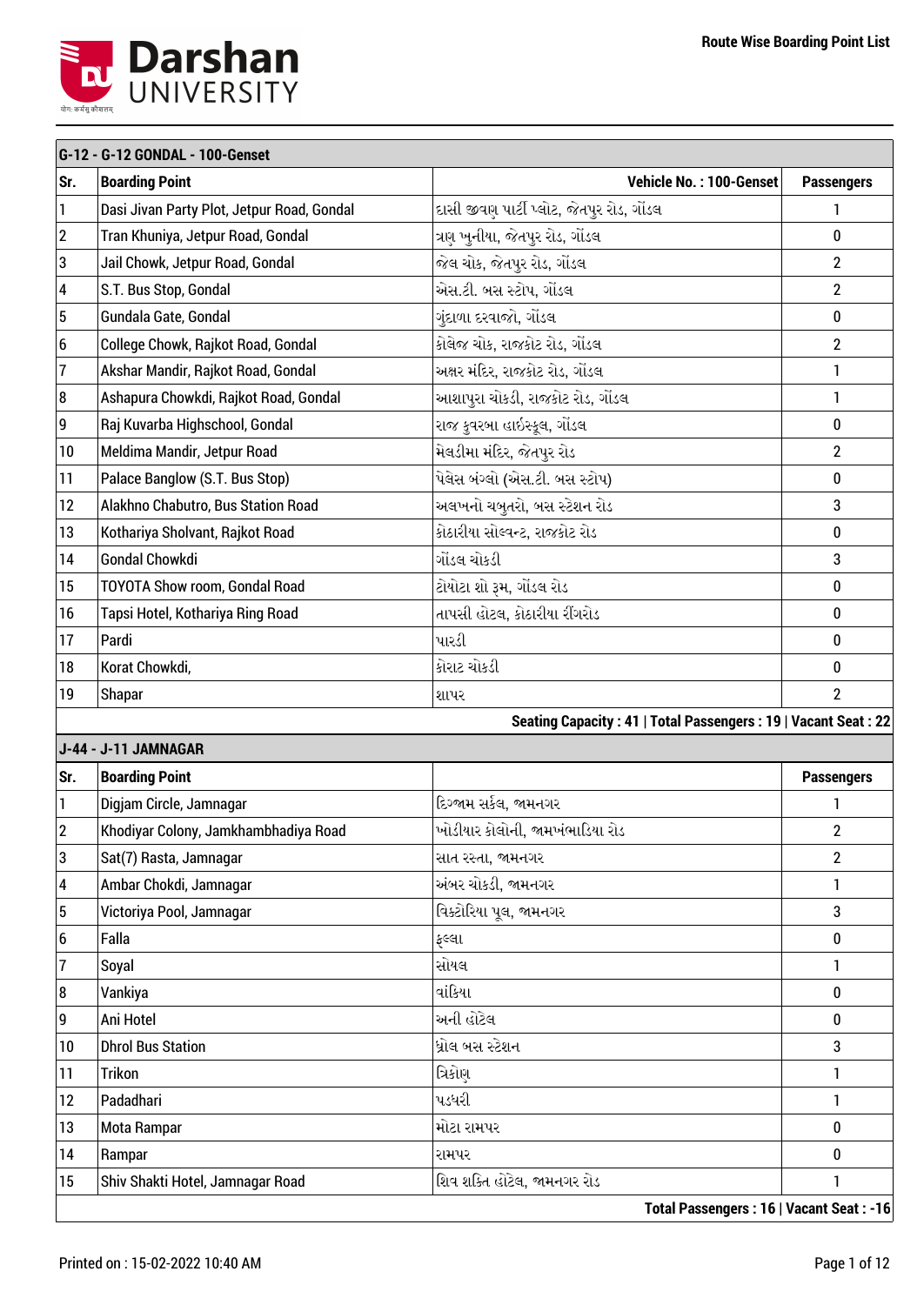

|                           | M-17 - M-17 Morbi To University Campus    |                                         |                         |
|---------------------------|-------------------------------------------|-----------------------------------------|-------------------------|
| Sr.                       | <b>Boarding Point</b>                     |                                         | <b>Passengers</b>       |
| $\mathbf{1}$              | Vavdi Chokdi, Morbi                       | વાવડી ચોકડી, મોરબી                      | 1                       |
| $\overline{2}$            | Durlabh Party Plot, Bypass Road, Morbi    | દુર્લભ પાર્ટી પ્લોટ, બાયપાસ રોડ, મોરબી  | $\bf{0}$                |
| 3                         | Panchasar Chowkdi, Bypass Road, Morbi     | પંચાસર ચોકડી, બાયપાસ રોડ, મોરબી         | 3                       |
| 4                         | Satkar Party Plot, Bypass Road            | સત્કાર પાર્ટી પ્લોટ, બાયપાસ રોડ         | 0                       |
| 5                         | Rajnagar, Panchasar Road, Morbi           | રાજનગર, પંચાસર રોડ, મોરબી               | $\overline{2}$          |
| 6                         | Shyam-2, Panchasar Road                   | શ્યામ-૨, પંચાસર રોડ                     | 1                       |
| $\overline{\mathfrak{I}}$ | Bhaktinagar Circle, Morbi                 | ભક્તિનગર સર્કલ, મોરબી                   | 1                       |
| 8                         | Patel Vadi, Vavdi Road, Morbi             | પટેલ વાડી, વાવડી રોડ, મોરબી             | $\bf{0}$                |
| $\boldsymbol{9}$          | Bapa Sitaram Madhuli, Vavdi Road          | બાપા સીતારામ મઢૂલી, વાવડી રોડ           | 0                       |
| 10                        | Nandanvan Society, Vavdi Road             | નંદનવન સોસાયટી, વાવડી રોડ               | 1                       |
| 11                        | Lajai Chokdi, Morbi                       | લજાઈ ચોકડી, મોરબી                       | $\bf{0}$                |
| 12                        | Virpar, Morbi Highway                     | વિરપર, મોરબી હાઇવે                      | $\bf{0}$                |
| 13                        | Sanala, Morbi                             | શનાળા, મોરબી                            | 0                       |
| 14                        | Rajpar-Sanala Chokdi, Morbi               | રાજપર-શનાળા ચોકડી, મોરબી                | 0                       |
| 15                        | Lajai Bus Station                         | લજાઇ બસ સ્ટેશન                          | $\bf{0}$                |
| 16                        | Dalwadi Circle, Bypass Road, Morbi        | દલવાડી સર્કલ ,બાયપાસ રોડ, મોરબી         | $\overline{2}$          |
| 17                        | Dharmlabh Society, Bypass Road, Morbi     | ધર્મલાભ સોસાયટી, બાયપાસ રોડ, મોરબી      | $\pmb{0}$               |
| 18                        | Kamdhenu Party Plot, Bypass Road, Morbi   | કામધેનુ પાર્ટી પ્લોટ, બાયપાસ રોડ, મોરબી | $\bf{0}$                |
| 19                        | <b>Tankara Bus Station, Morbi</b>         | ટંકારા બસ સ્ટેશન, મોરબી                 | 0                       |
| 20                        | Meldima Mandir, Sanala Road, Morbi        | મેલડીમાં મંદિર, સનાળા રોડ, મોરબી        | $\overline{2}$          |
| 21                        | Kapila Hanuman, Vavdi Road, Morbi         | કપિલ હનુમાન, વાવડી રોડ, મોરબી           | $\mathbf{1}$            |
| 22                        | <b>Tankara</b>                            | ટંકારા                                  | $\overline{\mathbf{4}}$ |
| 23                        | Tankara, Chhapari                         | ટંકારા, છાપરી                           | 0                       |
| 24                        | Chhapri                                   | છાપરી                                   | $\mathbf{2}$            |
|                           |                                           | Total Passengers: 20   Vacant Seat: -20 |                         |
|                           | M-41 - M-41 Morbi To University Campus    |                                         |                         |
| Sr.                       | <b>Boarding Point</b>                     |                                         | <b>Passengers</b>       |
| 1                         | Swagat Hall, Kenal Road, Morbi            | સ્વાગત હોલ, કેનાલ રોડ, મોરબી            | 11                      |
| 2                         | Avani Chowkdi, Kenal Road, Morbi          | અવની ચોકડી, કેનાલ રોડ, મોરબી            | 4                       |
| 3                         | Mitana                                    | મીતાના                                  | $\bf{0}$                |
|                           |                                           | Total Passengers: 15   Vacant Seat: -15 |                         |
|                           | M-42 - M-42 Morbi To University Campus    |                                         |                         |
| Sr.                       | <b>Boarding Point</b>                     |                                         | <b>Passengers</b>       |
| $\mathbf{1}$              | New Bus Station, Morbi                    | નવા બસ સ્ટેશન, મોરબી                    | 0                       |
| 2                         | Umiya Circle, Sanala Road, Morbi          | ઉમિયા સર્કલ, શનાળા રોડ, મોરબી           | 1                       |
| 3                         | GIDC, Sanala Road, Morbi                  | જીઆઇડીસી, શનાળા રોડ, મોરબી              | 1                       |
| 4                         | Chhotalal Petrol Pump, Sanala Road, Morbi | છોટાલાલ પેટ્રોલ પમ્પ, શનાળા રોડ, મોરબી  | 1                       |
| 5                         | Sardar Baug, Sanala Road Morbi            | સરદાર બાગ, શનાળા રોડ મોરબી              | 0                       |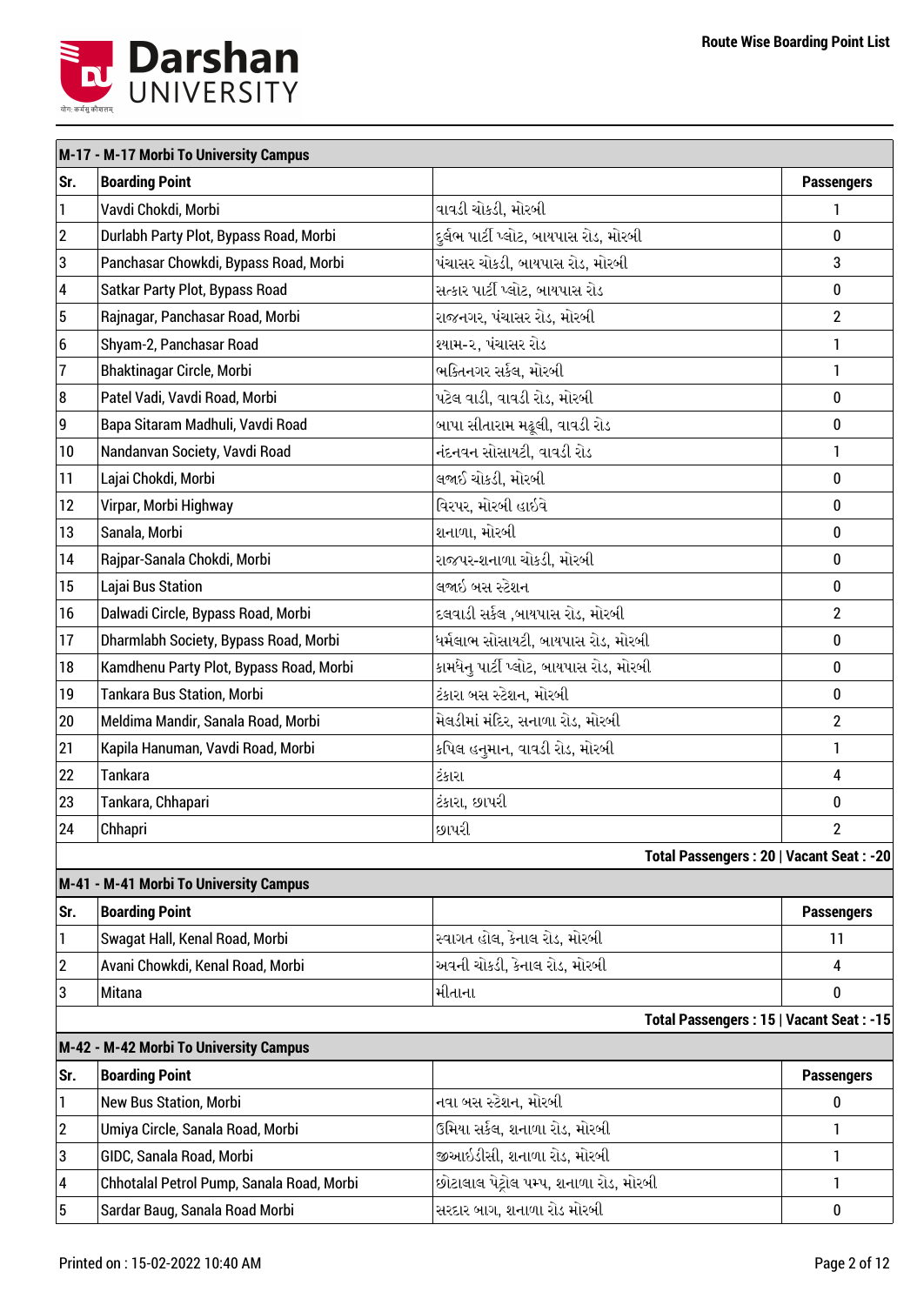

|                  | M-42 - M-42 Morbi To University Campus   |                                         |                   |  |
|------------------|------------------------------------------|-----------------------------------------|-------------------|--|
| Sr.              | <b>Boarding Point</b>                    |                                         | <b>Passengers</b> |  |
| $6\overline{6}$  | Ramraj Tea Stall, Sanala Road, Morbi     | રામરાજ ટી સ્ટોલ, શનાળા રોડ મોરબી        | 0                 |  |
| $\overline{7}$   | Mahesh Hotel, Sanala Road                | મહેશ હોટલ, શનાળા રોડ                    | 0                 |  |
| $\boldsymbol{8}$ | Jalaram Mandir, Ayodhya Puri Road, Morbi | જલારામ મંદિર, અયોધ્યા પુરી રોડ, મોરબી   | 0                 |  |
| 9                | Genda Circle, Morbi                      | ગેંડા સર્કલ, મોરબી                      | $\overline{2}$    |  |
| 10               | Lal Baug, Morbi                          | લાલબાગ, મોરબી                           | 0                 |  |
| 11               | Mani Mandir, Morbi                       | મણિ મંદિર, મોરબી                        | 1                 |  |
| 12               | Natraj Hotel, Morbi                      | નટરાજ હોટલ, મોરબી                       | 0                 |  |
| 13               | Railway Station, Morbi                   | રેલ્વે સ્ટેશન, મોરબી                    | 1                 |  |
| 14               | V.C. Railway Crossing, Morbi             | વી.સી. રેલ્વે ક્રોસિંગ, મોરબી           | 0                 |  |
| 15               | Shankar Ashram Morbi                     | શંકર આશ્રમ મોરબી                        | 0                 |  |
| 16               | Pada Pul Morbi                           | પાડા પુલ મોરબી                          | 1                 |  |
| 17               | Ashwad Pan Morbi                         | આસ્વાદ પાન મોરબી                        | $\overline{2}$    |  |
| 18               | Kenal - Bypass Chowkdi                   | કેનાલ - બાયપાસ ચોકડી                    | 0                 |  |
| 19               | Shyam Park, Kenal Road, Morbi            | શ્યામ પાર્ક, કેનાલ રોડ, મોરબી           | 0                 |  |
|                  |                                          | Total Passengers: 10   Vacant Seat: -10 |                   |  |
|                  | M-47 - M-47 Morbi To University Campus   |                                         |                   |  |
| Sr.              | <b>Boarding Point</b>                    |                                         | <b>Passengers</b> |  |
| 1                | Philips Show Room, Ravapar Road, Morbi   | ફિલિપ્સ શો રૂમ, રવાપર રોડ, મોરબી        | 0                 |  |
| $\boldsymbol{2}$ | Avenue Park, Ravapar Road, Morbi         | એવન્યુ પાર્ક, રવાપર રોડ, મોરબી          | 0                 |  |
| 3                | Pooja Pan, Ravapar Road, Morbi           | પૂજા પાન, રવાપર રોડ, મોરબી              | 3                 |  |
| 4                | Center Point Appt, Ravapar Road          | સેન્ટર પોઇન્ટ એપાર્ટમેન્ટ, રવાપર રોડ    | 1                 |  |
| $\overline{5}$   | HDFC Bank, Ravapar Road, Morbi           | એચડીએફસી બેંક, રવાપર રોડ, મોરબી         | 4                 |  |
| $6\overline{6}$  | Patel Pan, Ravapar Road, Morbi           | પટેલ પાન, રવાપર રોડ, મોરબી              | 5                 |  |
| 7                | Vmart, Ravapar Road, Morbi               | વિમાર્ટ, રવાપર રોડ, મોરબી               | $\overline{c}$    |  |
| 8                | Old Bus Stand, Morbi                     | ઓલ્ડ બસ સ્ટેન્ડ, મોરબી                  | 1                 |  |
| 9                | Nirmal Vidyalaya, Kenal Road, Morbi      | નિર્મલ વિદ્યાલય, કેનાલ રોડ, મોરબી       | 3                 |  |
| 10               | Saint merry School, Navlakhi Road, Morbi | સેન્ટ મેરી સ્કૂલ, નવલખી રોડ, મોરબી      | 0                 |  |
| 11               | Kuber Nagar, Navlakhi Road, Morbi        | કુબેર નગર, નવલખી રોડ, મોરબી             | 0                 |  |
| 12               | Ram Chowk, Morbi                         | રામ ચોક, મોરબી                          | 0                 |  |
| 13               | SAMAY Gate, Sanala Road, Morbi           | સમય ગેઈટ, શનાળા રોડ, મોરબી              | 1                 |  |
| 14               | Ratnakala Export, Morbi                  | રત્નકલા એક્સપોર્ટ, મોરબી                | 0                 |  |
| 15               | Nootan Studio, Station Road              | નૂતન સ્ટુડિયો, સ્ટેશન રોડ               | 0                 |  |
|                  |                                          | Total Passengers: 20   Vacant Seat: -20 |                   |  |
| R-13 - R-13      |                                          |                                         |                   |  |
| Sr.              | <b>Boarding Point</b>                    |                                         | <b>Passengers</b> |  |
| 1                | Madhapar Chokdi                          | માધાપર ચોકડી                            | 1                 |  |
| $\boldsymbol{2}$ | Raiya Teli. Exch., 150 ft Ring Road      | રૈયા ટેલીફોન એક્ષચેન્જ, 150 ફૂટ રિંગરોડ | 1                 |  |
| 3                | Raiya Circle, 150 ft Ring Road           | રૈયા સર્કલ, 150 ફૂટ રીંગ રોડ            | 0                 |  |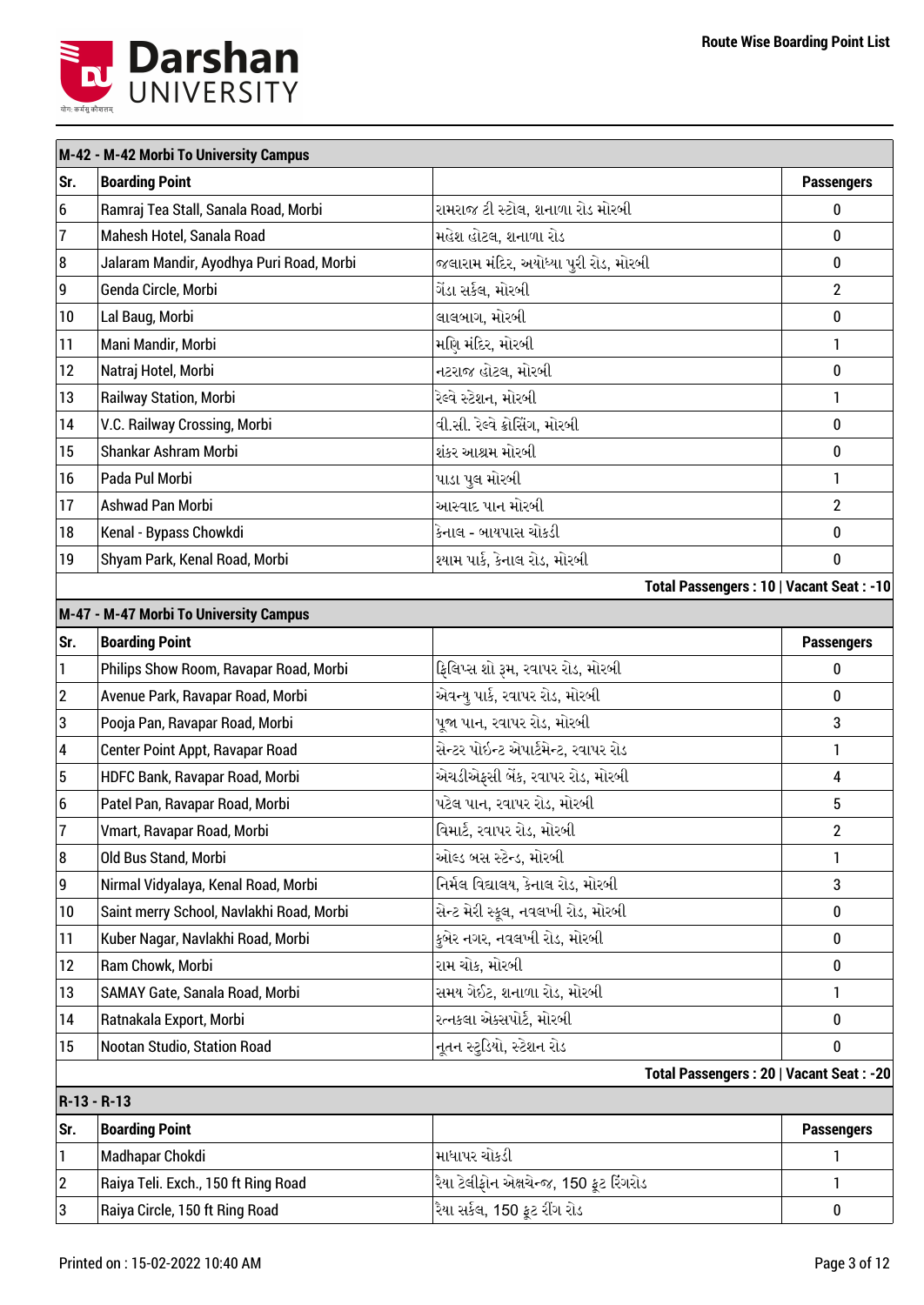

| R-13 - R-13             |                                           |                                         |                   |
|-------------------------|-------------------------------------------|-----------------------------------------|-------------------|
| Sr.                     | <b>Boarding Point</b>                     |                                         | <b>Passengers</b> |
| $\overline{\mathbf{4}}$ | Ramapir Chokdi, 150 ft Ring Road          | રામાપીર ચોકડી, 150 ફૂટ રીંગ રોડ         | 0                 |
| $\overline{5}$          | Indira Circle, 150 ft Ring Road           | ઇન્દિરા સર્કલ, 150 ફૂટ રિંગરોડ          | 3                 |
| 6                       | Nanavati Chowk, 150 ft Ring Road          | નાણાવટી ચોક, 150 ફૂટ રીંગ રોડ           | 3                 |
| 7                       | Sheetal Park, 150 ft Road                 | શીતલ પાર્ક, 150 ફૂટ રોડ                 | $\bf{0}$          |
| 8                       | Perfect Auto, 150 ft Ring Road, Madhapar  | પરફેક્ટ ઓટો, 150 ફૂટ રીંગ રોડ, માધાપર   | 0                 |
| 9                       | Ayodhya Chowk                             | અયોધ્યા ચોક                             | $\bf{0}$          |
| 10                      | ADB (Atithi Devo Bhava) Hotel             | ADB (અતિથી દેવો ભવ) હોટેલ               | $\bf{0}$          |
| 11                      | Shilpan Tower, Sadhu Vasvani Road         | શિલ્પન ટાવર, સાધુ વાસવાણી રોડ           | $\mathbf{1}$      |
| 12                      | Gangotry Dairy, Sadhu Vasvani Road        | ગંગોત્રી ડેરી, સાધુ વાસવાણી રોડ         | $\bf{0}$          |
| 13                      | Patidar Chowk, Sadhu Vasvani Road         | પાટીદાર ચોક, સાધુ વાસવાણી રોડ           | 0                 |
| 14                      | Panchayat Chowk, University Road          | પંચાયત ચોક, યુનિવર્સિટી રોડ             | 0                 |
| 15                      | H.P. Petrol Pump, University Road         | એચ.પી. પેટ્રોલ પમ્પ, યુનિવર્સિટી રોડ    | 1                 |
| 16                      | <b>Bedi Bypass</b>                        | બેડી બાયપાસ                             | 1                 |
|                         |                                           | Total Passengers: 11   Vacant Seat: -11 |                   |
|                         | R-14 - R-14 Nirmala Fire Station          |                                         |                   |
| Sr.                     | <b>Boarding Point</b>                     |                                         | <b>Passengers</b> |
| 1                       | Fire Brigade, Nirmala Road                | ફાયર બ્રિગેડ, નિર્મલા રોડ               | 3                 |
| $\boldsymbol{2}$        | Mahavir Society, Nirmala Road             | મહાવીર સોસાયટી, નિર્મલા રોડ             | $\bf{0}$          |
| 3                       | Nirmala School, Nirmala Road              | નિર્મલા સ્કૂલ, નિર્મલા રોડ              | 1                 |
| 4                       | Hanuman Madhi                             | હનુમાન મઢી                              | $\bf{0}$          |
| $\overline{5}$          | Sadguru Complex, Raiya Road               | સદગુરુ કોમ્પ્લેક્સ, રૈયા રોડ            | $\bf{0}$          |
| 6                       | Sadguru Tirthdham, Raiya Road             | સદગુરુ તીર્થધામ, રૈયા રોડ               | 1                 |
| 7                       | Pragati Society - 6, Chhotunagar Road     | પ્રગતિ સોસાયટી - 6, છોટુનગર રોડ         | $\bf{0}$          |
| 8                       | Vandan Vatika, Airport Road               | વંદન વાટિકા, એરપોર્ટ રોડ                | $\pmb{0}$         |
| 9                       | <b>Geet Gurjary Society, Near Airport</b> | ગીત ગુર્જરી સોસાયટી, એરપોર્ટ પાસે       | $\overline{2}$    |
| 10                      | <b>Railway Crossing, Airport Road</b>     | રેલ્વે ક્રોસિંગ, એરપોર્ટ રોડ            | 3                 |
|                         |                                           | Total Passengers: 10   Vacant Seat: -10 |                   |
|                         | R-19 - R-19 MAVDI FIRE STATION            |                                         |                   |
| Sr.                     | <b>Boarding Point</b>                     |                                         | <b>Passengers</b> |
| 1                       | Fire Brigade, Mavdi Road                  | ફાયર બ્રિગેડ, મવડી રોડ                  | 1                 |
| $\boldsymbol{2}$        | Backbone Center, Mayani Road              | બેકબોન સેન્ટર, માયાણી રોડ               | 0                 |
| 3                       | Mayani Chowk                              | માયાણી ચોક                              | $\mathbf{1}$      |
| 4                       | IOC Petrol Pump, Mayani Road              | આઇઓસી પેટ્રોલ પમ્પ, માયાણી રોડ          | 3                 |
| 5                       | Rajnagar Chowk, Nana Mava Road            | રાજનગર ચોક, નાના મવા રોડ                | 1                 |
| 6                       | Rudraksh Appartment, Narmada Park Road    | રુદ્રાક્ષ એપાર્ટમેન્ટ, નર્મદા પાર્ક રોડ | $\overline{2}$    |
|                         |                                           | Total Passengers: 8   Vacant Seat: -8   |                   |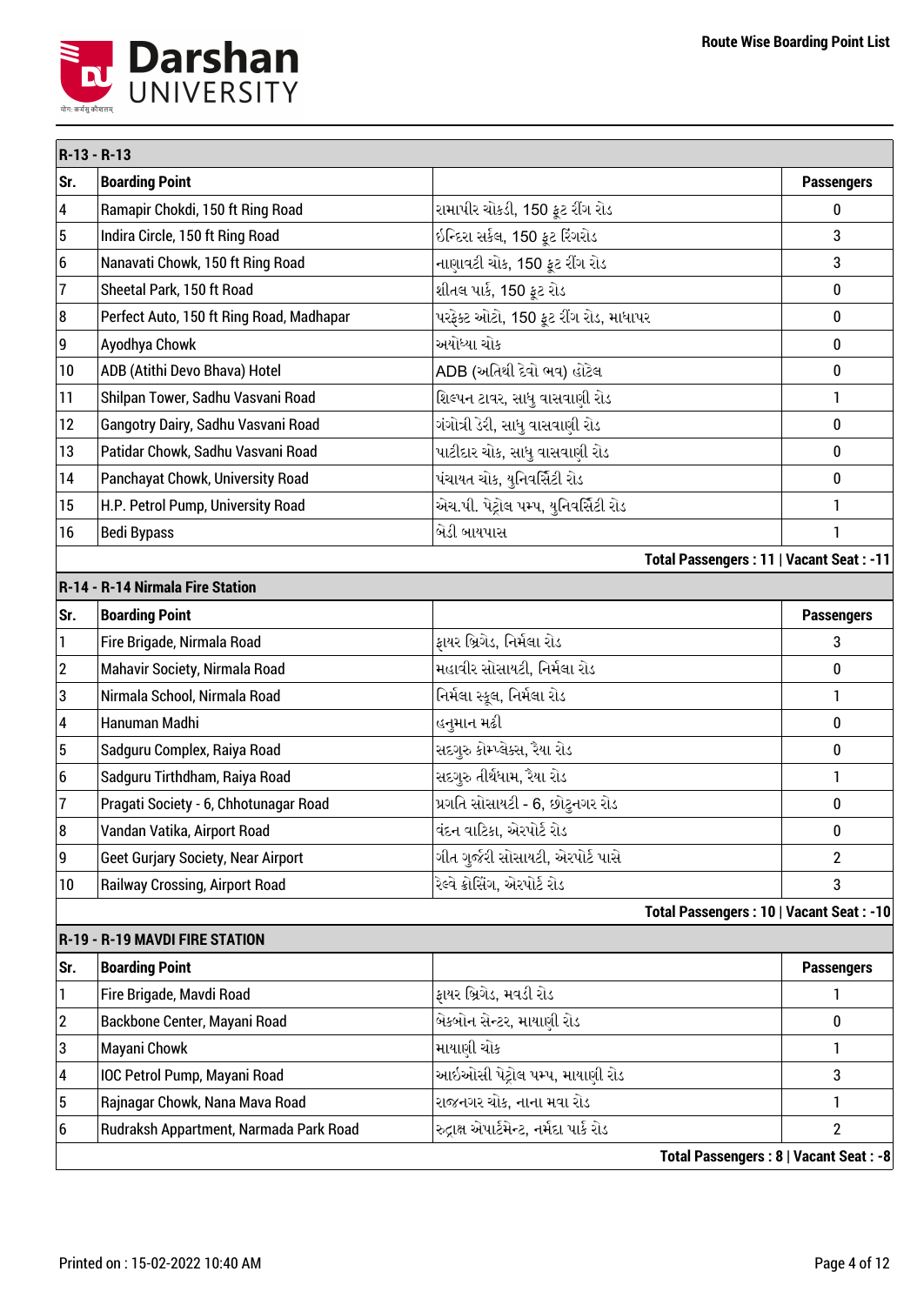

|                         | R-26 - R-26 PANCHAYAT CHOWK              |                                         |                                         |
|-------------------------|------------------------------------------|-----------------------------------------|-----------------------------------------|
| Sr.                     | <b>Boarding Point</b>                    |                                         | <b>Passengers</b>                       |
| 1                       | Panchayat Chowk, University Road         | પંચાયત ચોક, યુનિવર્સિટી રોડ             | 4                                       |
| $\boldsymbol{2}$        | Ramkrupa Dairy, Uni. Road                | રામકૃપા ડેરી, યુનિવર્સીટી રોડ           | 0                                       |
| 3                       | Indira Circle, 150 ft Ring Road          | ઇન્દિરા સર્કલ, 150 ફૂટ રિંગરોડ          | $\overline{7}$                          |
| $\overline{\mathbf{4}}$ | Raiya Teli. Exch., 150 ft Ring Road      | રૈયા ટેલીફોન એક્ષચેન્જ, 150 ફૂટ રિંગરોડ | 6                                       |
| $\overline{5}$          | Modi School, 150 ft Ring Road            | મોદી સ્કૂલ, 150 ફૂટ રીંગ રોડ            | $\overline{2}$                          |
|                         |                                          |                                         | Total Passengers: 19   Vacant Seat: -19 |
|                         | R-27 - R-27 Gayatri Nagar Road           |                                         |                                         |
| Sr.                     | <b>Boarding Point</b>                    |                                         | <b>Passengers</b>                       |
| 1                       | Sorathiyawadi Circle, 80 ft Road         | સોરઠિયાવાડી સર્કલ, 80 ફૂટ રોડ           | 0                                       |
| $\boldsymbol{2}$        | Bhaktinagar Circle, 80 ft Road, Rajkot   | ભક્તિનગર સર્કલ, 80 ફૂટ રોડ, રાજકોટ      | 0                                       |
| $\mathbf 3$             | P & TV Sheth High School, 80 Feet Road   | પી. એન્ડ ટી.વી. શેઠ હાયસ્કૂલ            | 0                                       |
| $\overline{\mathbf{4}}$ | Ambedkarnagar (Thorada), 80 Ft Road      | આંબેડકરનગર (થોરાળા), 80 ફૂટ રોડ         | 1                                       |
| $\overline{5}$          | Equity Hyundai Showroom, 80 feet Road    | ઇકવીટી હ્યુન્ડાઇ શોરૂમ, ૮૦ ફીટ રોડ      | 1                                       |
| 6                       | Chunaravad, Bhavnagar Road               | ચુનારાવાડ, ભાવનગર રોડ                   | 0                                       |
| $\overline{1}$          | Jainath Petrol pump, Bhavnagar Road      | જયનાથ પેટ્રોલ પંપ, ભાવનગર રોડ           | 0                                       |
| 8                       | Thorada Police Chowki, Bhavnagar Road    | થોરાળા પોલીસ ચોકી, ભાવનગર રોડ           | $\bf{0}$                                |
| 9                       | Fire Brigade, Bhavnagar Road             | ફાયર બ્રિગેડ, ભાવનગર રોડ                | $\bf{0}$                                |
| 10                      | Jalaram Chowk, Gayatri Nagar Road        | જલારામ ચોક, ગાયત્રી નગર રોડ             | $\overline{4}$                          |
| 11                      | Jivraj Hospital, Gayatri Nagar Main Road | જીવરાજ હોસ્પિટલ, ગાયત્રી નગર મેઈન રોડ   | 0                                       |
| 12                      | Greenland Chokdi, Kuvadva Road           | ગ્રીનલેન્ડ ચોકડી, કુવાડવા રોડ           | 3                                       |
| 13                      | The Fern Hotel (Deluxe Cinema)           | ધ ફર્ન હોટેલ (ડિલક્સ સિનેમા)            | 0                                       |
| 14                      | H.P.Petrol Pump, Kuvadva Road            | એચ.પી. પેટ્રોલ પમ્પ, કુવાડવા રોડ        | $\bf{0}$                                |
| 15                      | Gurudev Gate, Kuvadva Road               | ગુરુદેવ ગેટ, કુવાડવા રોડ                | 1                                       |
| 16                      | Himalay Refrigerator, Kuvadva Road       | હિમાલય રેફ્રિજરેટર, કુવાડવા રોડ         | $\pmb{0}$                               |
| 17                      | Parul Garden, Kuvadva Road               | પારુલ ગાર્ડન, કુવાડવા રોડ               | 1                                       |
| 18                      | Parevdi Chowk                            | પારેવડી ચોક                             | 1                                       |
| 19                      | Jakat Naka, Morbi Road                   | જકાત નાકા, મોરબી રોડ                    | 1                                       |
| 20                      | Railway Crossing, Morbi Road             | રેલ્વે ક્રોસિંગ, મોરબી રોડ              | $\bf{0}$                                |
| 21                      | Trishul Chowk, Sahakar Nagar Road        | ત્રિશુલ ચોક, સહકાર નગર રોડ              | $\bf{0}$                                |
| 22                      | Gauridad, Rajkot-Morbi Highway           | ગૌરીદડ, રાજકોટ-મોરબી હાઇવે              | $\bf{0}$                                |
|                         |                                          |                                         | Total Passengers: 13   Vacant Seat: -13 |
|                         | R-28 - R-28 150 FT RING ROAD             |                                         |                                         |
| Sr.                     | <b>Boarding Point</b>                    |                                         | <b>Passengers</b>                       |
| 1                       | Nanavati Chowk, 150 ft Ring Road         | નાણાવટી ચોક, 150 ફૂટ રીંગ રોડ           | 6                                       |
| $\boldsymbol{2}$        | Ramapir Chokdi, 150 ft Ring Road         | રામાપીર ચોકડી, 150 ફૂટ રીંગ રોડ         | 4                                       |
| 3                       | Lakh No Banglow (Ramapir Chokdi)         | લાખ નો બંગલો (રામાપીર ચોકડી)            | 1                                       |
| 4                       | Sheetal Park, 150 ft Road                | શીતલ પાર્ક, 150 ફૂટ રોડ                 | 4                                       |
| $\sqrt{5}$              | Ayodhya Chowk                            | અયોધ્યા ચોક                             | 3                                       |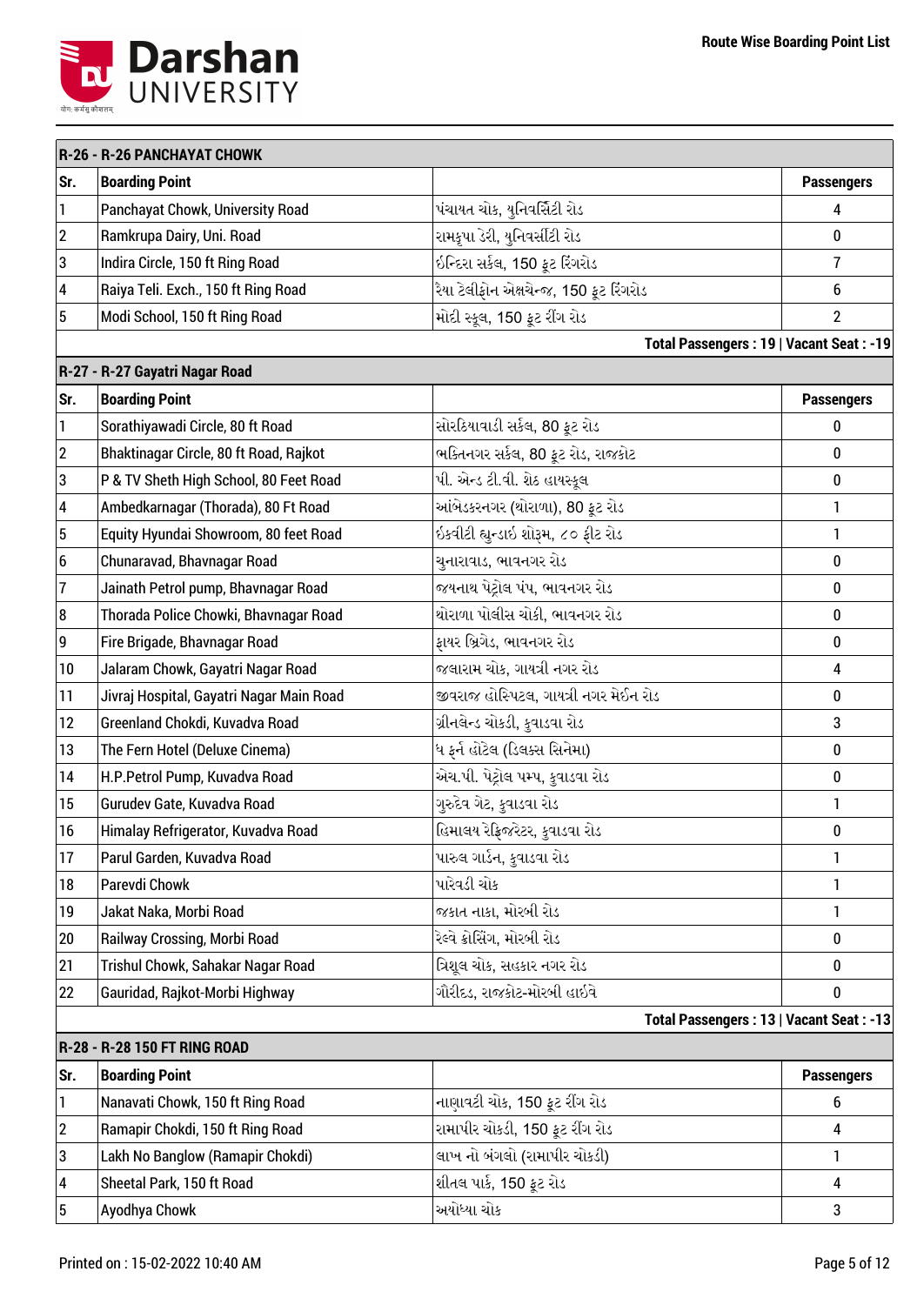

|                  | R-28 - R-28 150 FT RING ROAD                 |                                         |                   |
|------------------|----------------------------------------------|-----------------------------------------|-------------------|
| Sr.              | <b>Boarding Point</b>                        |                                         | <b>Passengers</b> |
| 6                | Astha Shangrila, 150 feet Ring Road          | આસ્થા શાંગ્રીલા, 150 ફૂટ રીંગ રોડ       | 1                 |
| $\overline{1}$   | Perfect Auto, 150 ft Ring Road, Madhapar     | પરફેક્ટ ઓટો, 150 ફૂટ રીંગ રોડ, માધાપર   | 1                 |
| 8                | ADB (Atithi Devo Bhava) Hotel                | ADB (અતિથી દેવો ભવ) હોટેલ               | 1                 |
| 9                | Ram Mandir, Ratanpar                         | રામ મંદિર, રતનપર                        | 0                 |
|                  |                                              | Total Passengers: 21   Vacant Seat: -21 |                   |
|                  | R-29 - R-29 PIPALIYA MAIN ROAD               |                                         |                   |
| Sr.              | <b>Boarding Point</b>                        |                                         | <b>Passengers</b> |
| 1                | Bhakti Hall, Sahakar Main Road               | ભક્તિ હોલ, સહકાર મેઈન રોડ               | $\overline{2}$    |
| $\overline{c}$   | Avadh Medical Store, Sahakar Nagar Main Road | અવધ મેડિકલ સ્ટોર, સહકાર નગર મેઈન રોડ    | 0                 |
| 3                | Nanda Hall, Kothariya Road                   | નંદા હોલ, કોઠારીયા રોડ                  | 1                 |
| 4                | Patel Chowk, Haridhava Road                  | પટેલ ચોક, હરિધવા રોડ                    | 3                 |
| 5                | Navneet Hall, Haridhava Road                 | નવનીત હોલ, હરિધવા રોડ                   | 0                 |
| $\boldsymbol{6}$ | <b>Kedar Gate</b>                            | કેદાર ગેટ                               | 0                 |
| $\overline{7}$   | Nilkanth Cinema, Kothariya Road              | નીલકંઠ સિનેમા, કોઠારીયા રોડ             | 1                 |
| 8                | <b>Sardar Patel Swimming Pool</b>            | સરદાર પટેલ સ્વીમ્મિંગ પુલ               | $\overline{2}$    |
| 9                | Devpara, Kothariya Road                      | દેવપરા, કોઠારીયા રોડ                    | 3                 |
|                  |                                              | Total Passengers: 12   Vacant Seat: -12 |                   |
|                  | R-30 - R-30 150 FT RING ROAD                 |                                         |                   |
| Sr.              | <b>Boarding Point</b>                        |                                         | <b>Passengers</b> |
| 1                | Umiya Chowk, 150 ft Ring Road                | ઉમિયા ચોક, 150 ફૂટ રીંગ રોડ             | 5                 |
| $\overline{c}$   | Astha Residenci, 150 ft Ring Road            | આસ્થા રેસીડેન્સી, 150 ફૂટ રીંગ રોડ      | 6                 |
| 3                | Balaji Hall, 150 ft Ring Road                | બાલાજી હોલ, 150 ફૂટ રિંગરોડ             | 4                 |
| 4                | Big Bazzar, 150 ft Ring Road                 | બિગ બઝાર, 150 ફૂટ રીંગ રોડ              | 3                 |
| 5                | A to Z Ice Cream, 150 ft. Ring Road          | એ ટુ ઝેડ આઇસ ક્રીમ, 150 ફૂટ રીંગરોડ     | 0                 |
|                  |                                              | Total Passengers: 18   Vacant Seat: -18 |                   |
|                  | R-32 - R-32 Sadhu Vasvani Road               |                                         |                   |
| Sr.              | <b>Boarding Point</b>                        |                                         | <b>Passengers</b> |
| $\mathbf{1}$     | Patidar Chowk, Sadhu Vasvani Road            | પાટીદાર ચોક, સાધુ વાસવાણી રોડ           | 4                 |
| $\overline{c}$   | Raj Palace, Sadhu Vasvani Road               | રાજ પેલેસ, સાધુ વાસવાણી રોડ             | 1                 |
| 3                | <b>Gopal Chowk (Aditya Hights)</b>           | ગોપાલ ચોક (આદિત્ય હાઇટ્સ)               | 1                 |
| 4                | Paradise Hall, Raiya Road                    | પેરેડાઇઝ હોલ, રૈયા રોડ                  | $\overline{2}$    |
| 5                | Bapa Sitaram Chowk, Raiya Road               | બાપા સીતારામ ચોક, રૈયા રોડ              | 3                 |
| 6                | Janta Dairy, Raiya Road                      | જનતા ડેરી, રૈયા રોડ                     | $\bf{0}$          |
| 7                | Raiya Circle, 150 ft Ring Road               | રૈયા સર્કલ, 150 ફૂટ રીંગ રોડ            | $\overline{2}$    |
|                  |                                              | Total Passengers: 13   Vacant Seat: -13 |                   |
|                  | R-33 - R-33 Pipadiya Main Road               |                                         |                   |
| Sr.              | <b>Boarding Point</b>                        |                                         | <b>Passengers</b> |
| 1                | Lal Park Society, Pipadiya Road              | લાલ પાર્ક સોસાયટી, પીપડિયા રોડ          | 4                 |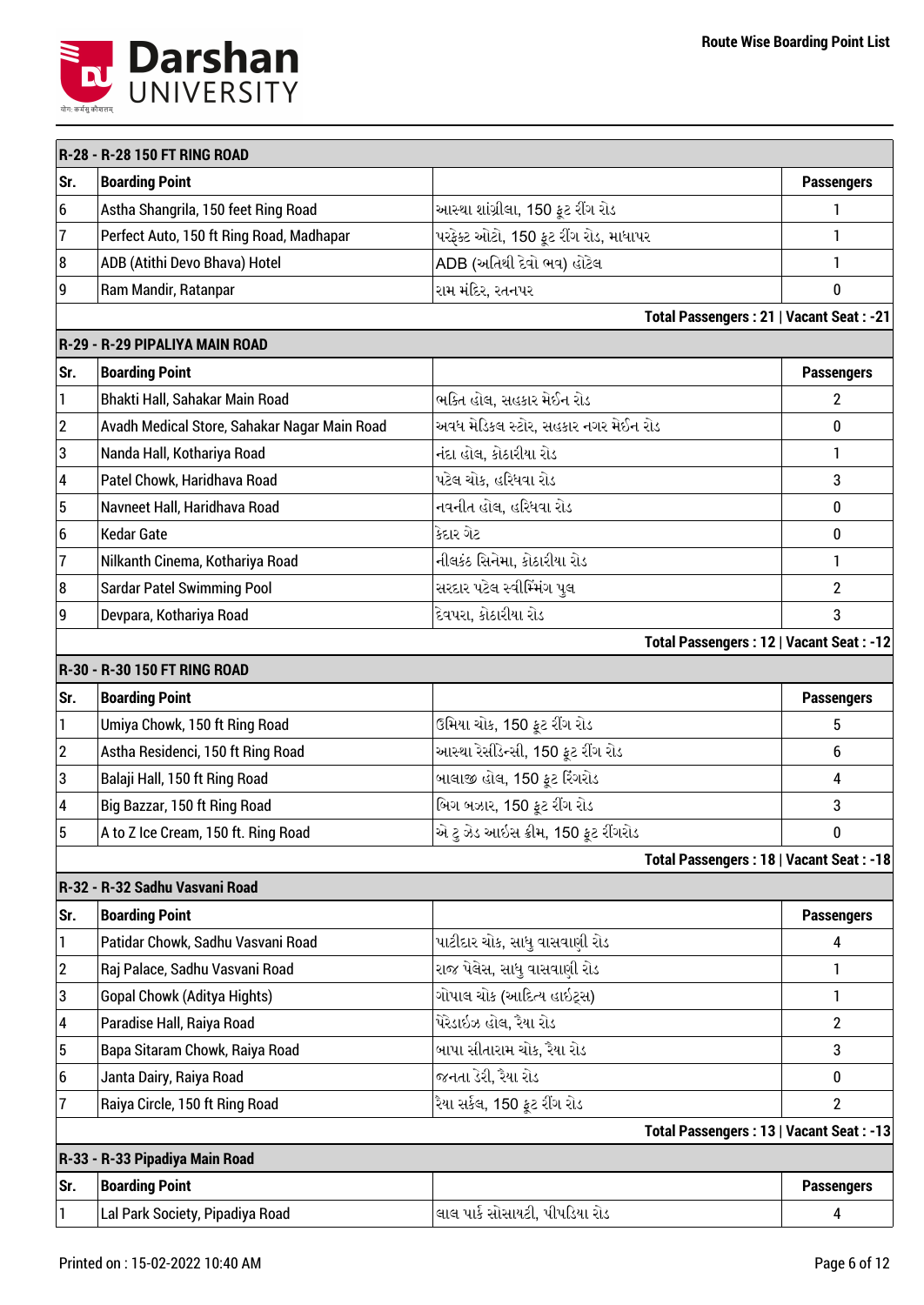

|                         | R-33 - R-33 Pipadiya Main Road              |                                             |                         |
|-------------------------|---------------------------------------------|---------------------------------------------|-------------------------|
| Sr.                     | <b>Boarding Point</b>                       |                                             | <b>Passengers</b>       |
| $\boldsymbol{2}$        | Amba-Khodiyar Temple, Dhebar Road           | અંબા-ખોડીયાર મંદિર, ઢેબર રોડ                | $\bf{0}$                |
| 3                       | Ahir Chowk, Pipadiya Main Road              | આહિર ચોક, પીપડિયા મેઇન રોડ                  | $\bf{0}$                |
| $\overline{\mathbf{4}}$ | Nilkanth Dairy, Pipadiya Main Road          | નીલકંઠ ડેરી, પીપડિયા મેઇન રોડ               | $\bf{0}$                |
| $\overline{5}$          | Rameshwar Tel. Exchange, Pipadiya Main Road | રામેશ્વર ટેલીફોન એક્સચેંજ, પીપડિયા મેઇન રોડ | 1                       |
| $6\phantom{1}$          | Riddhi Siddhi Park, Pipadiya Road           | રિદ્ધિ સિદ્ધિ પાર્ક, પીપડિયા રોડ            | 0                       |
| 7                       | Radhe Park, Pipadiya Main Road              | રાધે પાર્ક, પીપડિયા મેઇન રોડ                | $\bf{0}$                |
| 8                       | Pipadiya Hall, Pipadiya Main Road           | પીપડિયા હોલ, પીપડિયા મેઇન રોડ               | 1                       |
| 9                       | Amul Circle, 80 Feet Road                   | અમૂલ સર્કલ, 80 ફૂટ રોડ                      | $\bf{0}$                |
| 10                      | Sardar School, Sant Kabir Road              | સરદાર સ્કૂલ, સંત કબીર રોડ                   | 1                       |
| 11                      | Ramapir Tample, Santkabir Road              | રામાપીર મંદિર, સંતકબીર રોડ                  | 0                       |
| 12                      | Triveni Gate, Santkabir Road                | ત્રિવેણી ગેટ, સંતકબીર રોડ                   | $\overline{\mathbf{4}}$ |
| 13                      | Masoom Vidyalaya, Marketing Yard Road       | માસુમ વિદ્યાલય, માર્કેટીંગ યાર્ડ રોડ        | 0                       |
| 14                      | Indraprasth Nagar, Morbi Road, Rajkot       | ઇન્દ્રપ્રસ્થ નગર, મોરબી રોડ, રાજકોટ         | $\bf{0}$                |
|                         |                                             | Total Passengers: 11   Vacant Seat: -11     |                         |
|                         | R-34 - R-34 MAVDI MAIN ROAD                 |                                             |                         |
| Sr.                     | <b>Boarding Point</b>                       |                                             | <b>Passengers</b>       |
| 1                       | Ramdham                                     | રામધામ                                      | 0                       |
| $\mathbf{2}$            | Matuki Restaurant, Mavdi Road               | મટુકી રેસ્ટોરન્ટ, મવડી રોડ                  | $\bf{0}$                |
| 3                       | Mavdi Chokdi, 150 ft Ring Road              | મવડી ચોકડી, 150 ફૂટ રીંગ રોડ                | 9                       |
| 4                       | Om Appartment, 150 ft Ring Road             | ઓમ એપાર્ટમેન્ટ, 150 ફૂટ રીંગ રોડ            | 5                       |
|                         |                                             | Total Passengers: 14   Vacant Seat: -14     |                         |
|                         | R-35 - R-35 Gangotri Park Main Road         |                                             |                         |
| Sr.                     | <b>Boarding Point</b>                       |                                             | <b>Passengers</b>       |
|                         | Shilpan Onyx, Gangotri Park Main Road       | શિલ્પન ઓનીક્સ, ગંગોત્રી પાર્ક મેઇન રોડ      | 2                       |
| $\boldsymbol{2}$        | Gangotri Park                               | ગંગોત્રી પાર્ક                              | $\bf{0}$                |
| 3                       | <b>Prashil Park</b>                         | પ્રશીલ પાર્ક                                | $\bf{0}$                |
| 4                       | Alap Century, Pushkardham Road              | આલાપ સેન્ચ્યુરી, પુષ્કરધામ રોડ              | 1                       |
| 5                       | Vimalnagar Chowk, Pushkardham Road          | વિમલનગર ચોક, પુષ્કરધામ રોડ                  | $\overline{2}$          |
| $6\phantom{1}$          | PushkarDham                                 | પુષ્કરધામ                                   | 4                       |
| 7                       | Alap Avenue, Pushkardham Road               | આલાપ એવન્યુ, પુષ્કરધામ રોડ                  | 0                       |
| 8                       | J.K.Chowk, Pushkardham Road                 | જે.કે.ચોક, પુષ્કરધામ રોડ                    | $\overline{2}$          |
| 9                       | Bhagatsinh Garden, Uni. Road                | ભગતસિંહ ગાર્ડન, યુનિવર્સીટી રોડ             | 1                       |
| 10                      | H.P. Petrol Pump, University Road           | એચ.પી. પેટ્રોલ પમ્પ, યુનિવર્સિટી રોડ        | $\bf{0}$                |
| 11                      | Archana Park, University Road               | અર્ચના પાર્ક, યુનિવર્સિટી રોડ               | $\bf{0}$                |
|                         |                                             | Total Passengers: 12   Vacant Seat: -12     |                         |
| R-36 - R-36             |                                             |                                             |                         |
| Sr.                     | <b>Boarding Point</b>                       |                                             | <b>Passengers</b>       |
| 1                       | Sarita Vihar                                | સરિતા વિહાર                                 | $\pmb{0}$               |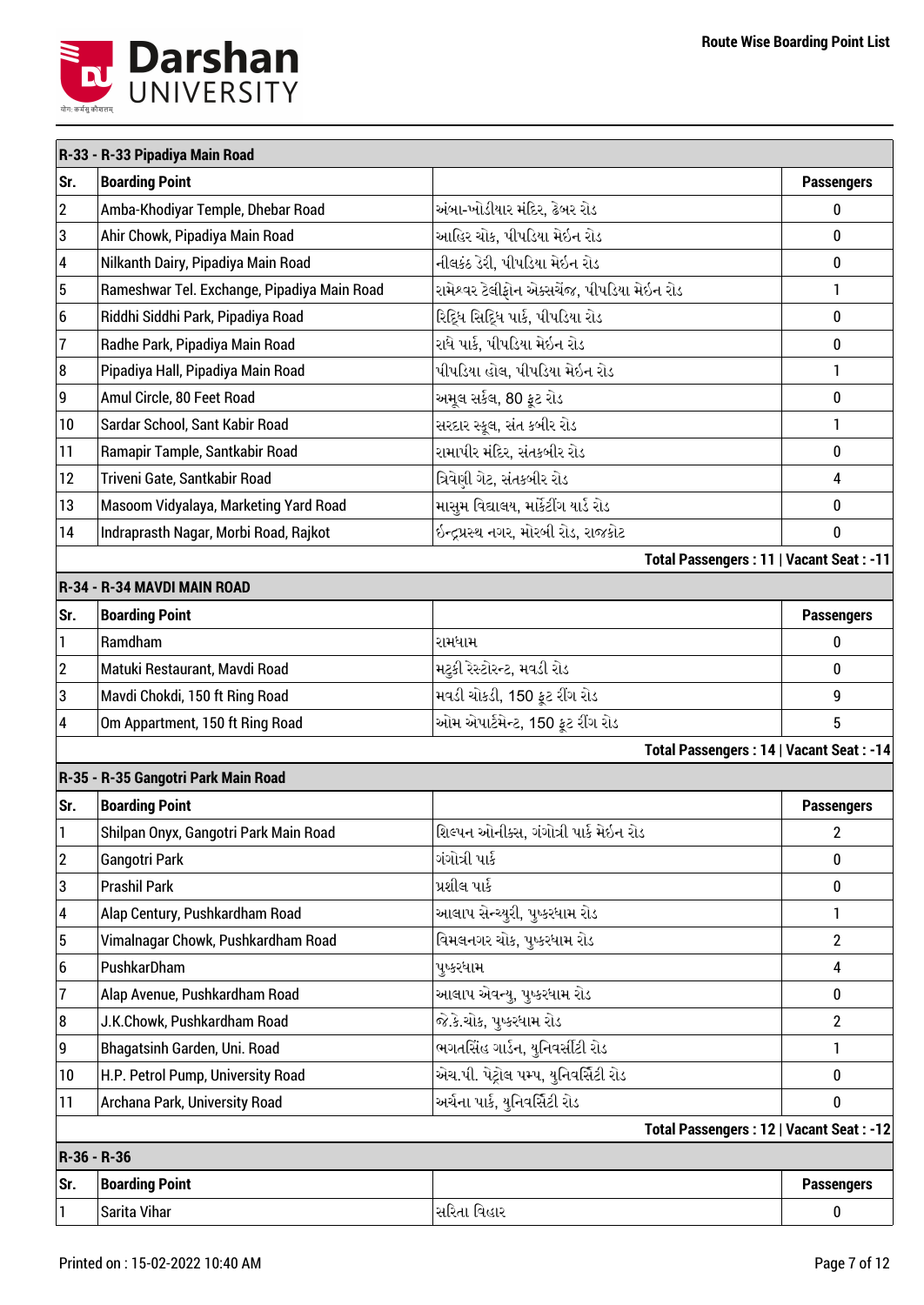

| R-36 - R-36             |                                                         |                                                   |                   |
|-------------------------|---------------------------------------------------------|---------------------------------------------------|-------------------|
| Sr.                     | <b>Boarding Point</b>                                   |                                                   | <b>Passengers</b> |
| $\overline{c}$          | <b>JADDUS Hotel</b>                                     | જડુસ હોટલ                                         | 1                 |
| 3                       | <b>Ambedkar Chowk</b>                                   | આંબેડકર ચોક                                       | 0                 |
| $\overline{\mathbf{4}}$ | Govani Hostel, Nana Mava Road                           | ગોવાની હોસ્ટેલ, નાના મવા રોડ                      | 0                 |
| 5                       | <b>Speedwell Chowk</b>                                  | સ્પીડવેલ ચોક                                      | 4                 |
| $6\phantom{1}$          | Sanidhya Green, Speedwell Road, New 150 ft Ring<br>Road | સાનિધ્ય ગ્રીન, સ્પીડવેલ રોડ, ન્યુ 150 ફૂટ રિંગરોડ | 1                 |
| 7                       | Speedwell Road - New 150 ft Ring Road Cross             | સ્પીડવેલ રોડ - ન્યુ 150 ફૂટ રિંગરોડ ક્રોસ         | 0                 |
| 8                       | New 150 Feet Ring Road - Jamnagar Road Crossing         | નવો રીંગરોડ - જામનગર રોડ ક્રોસિંગ                 | $\bf{0}$          |
| 9                       | Arjun Party Plot, New 150 ft Ring Road                  | અર્જુન પાર્ટી પ્લોટ, ન્યુ 150 ફૂટ રિંગરોડ         | 0                 |
| 10                      | Katariya Automobile, New 150 ft Ring Road               | કટારિયા ઓટોમોબાઈલ, ન્યુ 150 ફૂટ રિંગરોડ           | 1                 |
| 11                      | <b>SRP Camp</b>                                         | એસ આર પી કેમ્પ                                    | 1                 |
| 12                      | Ghanteshwar, Jamnagar Road                              | ઘંટેશ્વર                                          | 0                 |
| 13                      | Sainik Society, Near Madhapar                           | સૈનિક સોસાયટી, માધાપર પાસે                        | 1                 |
| 14                      | Nageshwar Bus Stop, Jamnagar Road                       | નાગેશ્વર બસ સ્ટોપ                                 | 0                 |
| 15                      | Shethnagar Jamnagar Road                                | શેઠ નગર જામનગર રોડ                                | 0                 |
| 16                      | Madhapar Chokdi                                         | માધાપર ચોકડી                                      | 4                 |
| 17                      | <b>Back Bone Residency, Madhapar</b>                    | બેક બોન રેસીડેન્સી, માધાપર                        | 0                 |
|                         |                                                         | Total Passengers: 13   Vacant Seat: -13           |                   |
|                         | R-37 - R-37 Nana Mava Road                              |                                                   |                   |
| Sr.                     | <b>Boarding Point</b>                                   |                                                   | <b>Passengers</b> |
| 1                       | Shyamal Sky, Mota Mava                                  | શ્યામલ સ્કાય, મોટા મવા                            | 1                 |
| $\boldsymbol{2}$        | Kasturi Residency, Mota Mava                            | કસ્તુરી રેસીડેન્સી, મોટા મવા                      | 9                 |
| 3                       | Shilpan Sky Life, Kasturi, Nana Mava Road               | શિલ્પન સ્કાય લાઈફ, કસ્તુરી, નાના માવા રોડ         | 0                 |
| 4                       | Iscon Height, Kasturi Residency                         | ઈસકોન હાઈટ્સ, કસ્તુરી રેસીડેન્સી                  | 1                 |
| 5                       | Ambika Townsheep                                        | અંબિકા ટાઉનશીપ                                    | 1                 |
| 6                       | Jivraj Park, Jivraj Park Main Road                      | જીવરાજ પાર્ક, જીવરાજ પાર્ક મેઇન રોડ               | 5                 |
| 7                       | A.G.Chowk, Kalawad Road                                 | એ.જી.ચોક                                          | 0                 |
| 8                       | Nil-da-Dhaba, Kalawad Road                              | નીલ-દા-ધાબા, કાલાવડ રોડ                           | 0                 |
|                         |                                                         | Total Passengers: 17   Vacant Seat: -17           |                   |
|                         | R-39 - R-39 Sadhu Vasvani Road                          |                                                   |                   |
| Sr.                     | <b>Boarding Point</b>                                   |                                                   | <b>Passengers</b> |
| 1                       | Shilpan Tower, Sadhu Vasvani Road                       | શિલ્પન ટાવર, સાધુ વાસવાણી રોડ                     | 0                 |
| $\boldsymbol{2}$        | Sun City, Sadhu Vasvani Road                            | સન સિટી, સાધુ વાસવાણી રોડ                         | 1                 |
| 3                       | Gangotry Dairy, Sadhu Vasvani Road                      | ગંગોત્રી ડેરી, સાધુ વાસવાણી રોડ                   | 7                 |
| 4                       | S.B.I. Bank, Sadhu Vashvani Road                        | એસ.બી.આઇ. બેંક, સાધુ વાસવાણી રોડ                  | 5                 |
| 5                       | Alap Green City, Raiya Road                             | આલાપ ગ્રીન સિટી, રૈયા રોડ                         | 6                 |
| 6                       | Laxmi Building Material, Raiya Road                     | લક્ષ્મી બિલ્ડીંગ મટીરીયલ, રૈયા રોડ                | 0                 |
|                         |                                                         | Total Passengers: 19   Vacant Seat: -19           |                   |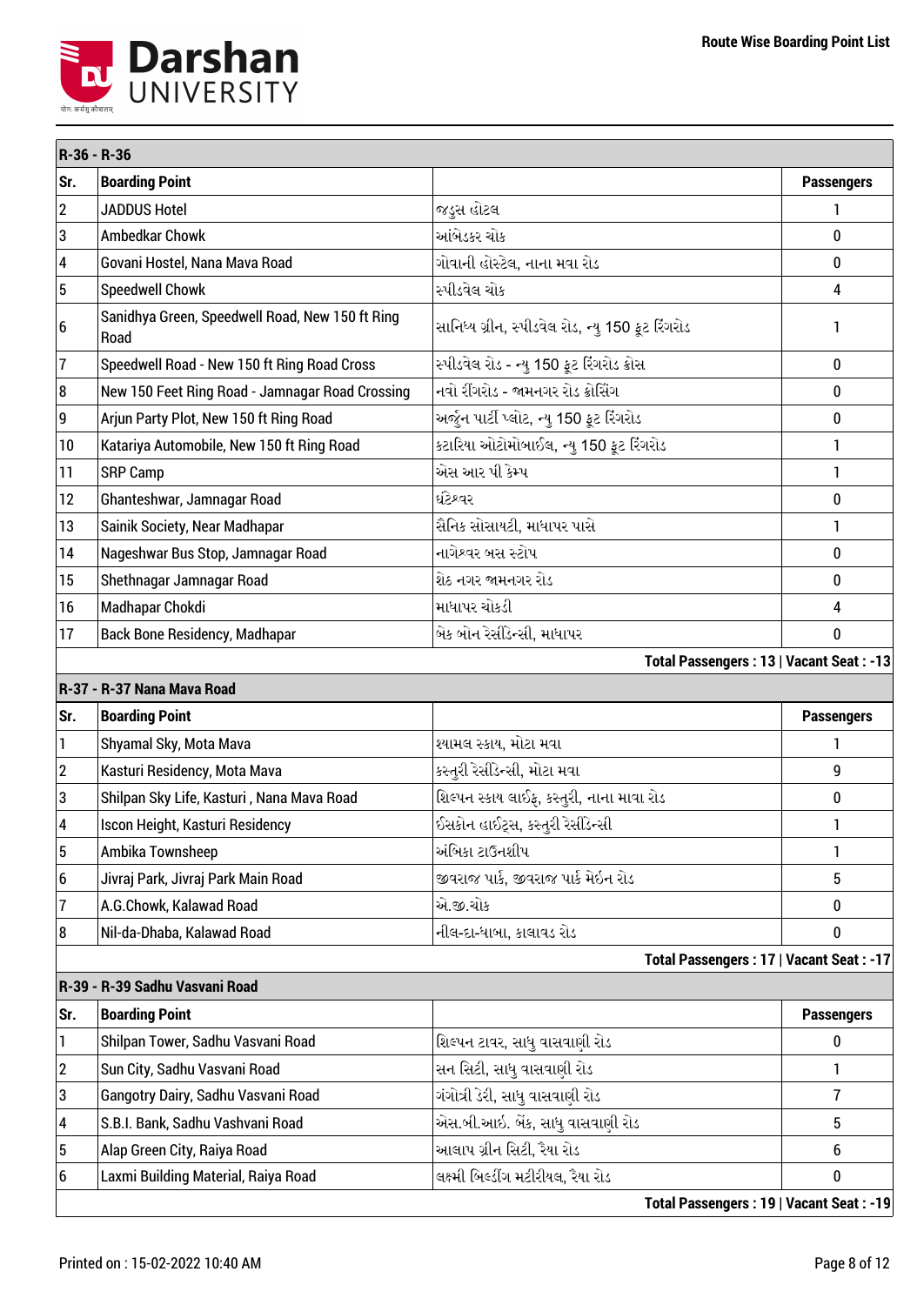

|                  | R-40 - R-40 150 FT RING ROAD                |                                         |                   |
|------------------|---------------------------------------------|-----------------------------------------|-------------------|
| Sr.              | <b>Boarding Point</b>                       |                                         | <b>Passengers</b> |
| $\mathbf{1}$     | Punit Nagar, 150 feet Ring Road             | પુનિત નગર, 150 ફૂટ રીંગ રોડ             | 0                 |
| $\sqrt{2}$       | Eagle Residency, 150 ft Ring Road           | ઇગલ રેસીડેન્સી, 150 ફૂટ રીંગ રોડ        | $\overline{4}$    |
| 3                | Nana Mava Circle, 150 ft Ring Road          | નાના મવા સર્કલ, 150 ફૂટ રીંગ રોડ        | 0                 |
|                  |                                             | Total Passengers: 4   Vacant Seat: -4   |                   |
|                  | R-43 - R-43 University Road                 |                                         |                   |
| Sr.              | <b>Boarding Point</b>                       |                                         | <b>Passengers</b> |
| $\mathbf{1}$     | Kidni Hospital, Uni. Road                   | કિડની હોસ્પિટલ, યુનિવર્સીટી રોડ         | 0                 |
| $\overline{2}$   | <b>Forensic Lab, University Road</b>        | ફોરેન્સિક લેબ, યુનિવર્સિટી રોડ          | 1                 |
| 3                | SNK School, University Road                 | એસ.એન.કે. સ્કૂલ, યુનિવર્સિટી રોડ        | 1                 |
| $\pmb{4}$        | Jyoti Nagar Chowk                           | જ્યોતિ નગર ચોક                          | 3                 |
| $\overline{5}$   | Masoom School, Jyoti Nagar Main Road        | માસૂમ સ્કૂલ, જ્યોતિ નગર મેઇન રોડ        | 1                 |
| $\boldsymbol{6}$ | J. B. Hostel, Jyotinagar Road               | જે. બી. હોસ્ટેલ, જ્યોતિનગર રોડ          | $\bf{0}$          |
| $\overline{7}$   | IOC Colony, Jyoti Nagar Road                | આઇઓસી કોલોની, જ્યોતિ નગર રોડ            | 1                 |
| 8                | Crystal Mall, Kalawad Road                  | ક્રિસ્ટલ મોલ, કાલાવડ રોડ                | 1                 |
| $\boldsymbol{9}$ | Swimming Pool, Kalawad Road                 | સ્વિમિંગ પૂલ, કાલાવડ રોડ                | $\bf{0}$          |
| 10               | Atmiya College, Kalawad Road                | આત્મિય કોલેજ, કાલાવડ રોડ                | 3                 |
| 11               | Pavan Park, Satya Sai Road                  | પાવન પાર્ક, સત્ય સાઈ રોડ                | $\bf{0}$          |
| 12               | Satya Sai Hospital                          | સત્ય સાઈ હોસ્પિટલ                       | $\bf{0}$          |
| 13               | Maruti Chowk, Satya Sai Road                | મારુતિ ચોક, સત્ય સાંઈ રોડ               | $\mathbf{1}$      |
| 14               | Amarnath Mahadev Temple, Big Bazzar Road    | અમરનાથ મહાદેવ મંદિર, બિગ બઝાર રોડ       | 0                 |
| 15               | KKV Hall, 150 ft Ring Road                  | કેકેવી હોલ, 150 ફૂટ રિંગરોડ             | 0                 |
|                  |                                             | Total Passengers: 12   Vacant Seat: -12 |                   |
|                  | R-45 - R-45 Gondal Road                     |                                         |                   |
| Sr.              | <b>Boarding Point</b>                       |                                         | <b>Passengers</b> |
| $\vert$ 1        | Over Bridge, Jamnagar Road                  | ઓવર બ્રિજ, જામનગર રોડ                   | 0                 |
| $\sqrt{2}$       | Wankaner Society, Jamnagar Road             | વાંકાનેર સોસાયટી, જામનગર રોડ            | 0                 |
| 3                | Bhomeshwar Temple, Bhomeshwar               | ભોમેશ્વર મંદિર, ભોમેશ્વર                | $\bf{0}$          |
| 4                | Police Head Quarter, Jamnagar Road          | પોલીસ હેડ કવાર્ટર, જામનગર રોડ           | $\bf{0}$          |
| $\sqrt{5}$       | Swaminarayan Temple, Kalawad Road           | સ્વામિનારાયણ મંદિર, કાલાવડ રોડ          | 0                 |
| 6                | Saurashtra High School, Kalawad Road        | સૌરાષ્ટ્ર હાઇસ્કૂલ, કાલાવડ રોડ          | $\bf{0}$          |
| $\overline{1}$   | Kotecha Chowk, Kalawad Road                 | કોટેચા ચોક, કાલાવડ રોડ                  | $\bf{0}$          |
| 8                | Mahila College Chowk, Kalawad Road          | મહિલા કોલેજ ચોક, કાલાવડ રોડ             | $\bf{0}$          |
| $\boldsymbol{9}$ | Cosmo Complex, Near Mahila College          | કોસ્મો કોમ્પલેક્ષ, મહિલા કોલેજ પાસે     | $\bf{0}$          |
| 10               | ICICI Bank, Sarda Baug                      | આઈસીઆઈસીઆઈ બેંક, સારદા બાગ              | 0                 |
| 11               | Lohana Kanya Chhatralaya, Bahumali Road     | લોહાણા કન્યા છાત્રાલય, બહુમાળી રોડ      | 1                 |
| 12               | Chaudhri Highschool                         | ચૌધરી હાઇસ્કૂલ                          | 0                 |
| 13               | Bahumali Bhavan, Kasturba Road              | બહુમાળી ભવન, કસ્તુરબા રોડ               | 0                 |
| 14               | Swaminarayan Chowk, Krishna Nagar Main Road | સ્વામિનારાયણ ચોક, ક્રિષ્ના નગર મેઈન રોડ | $5\phantom{.0}$   |
|                  |                                             |                                         |                   |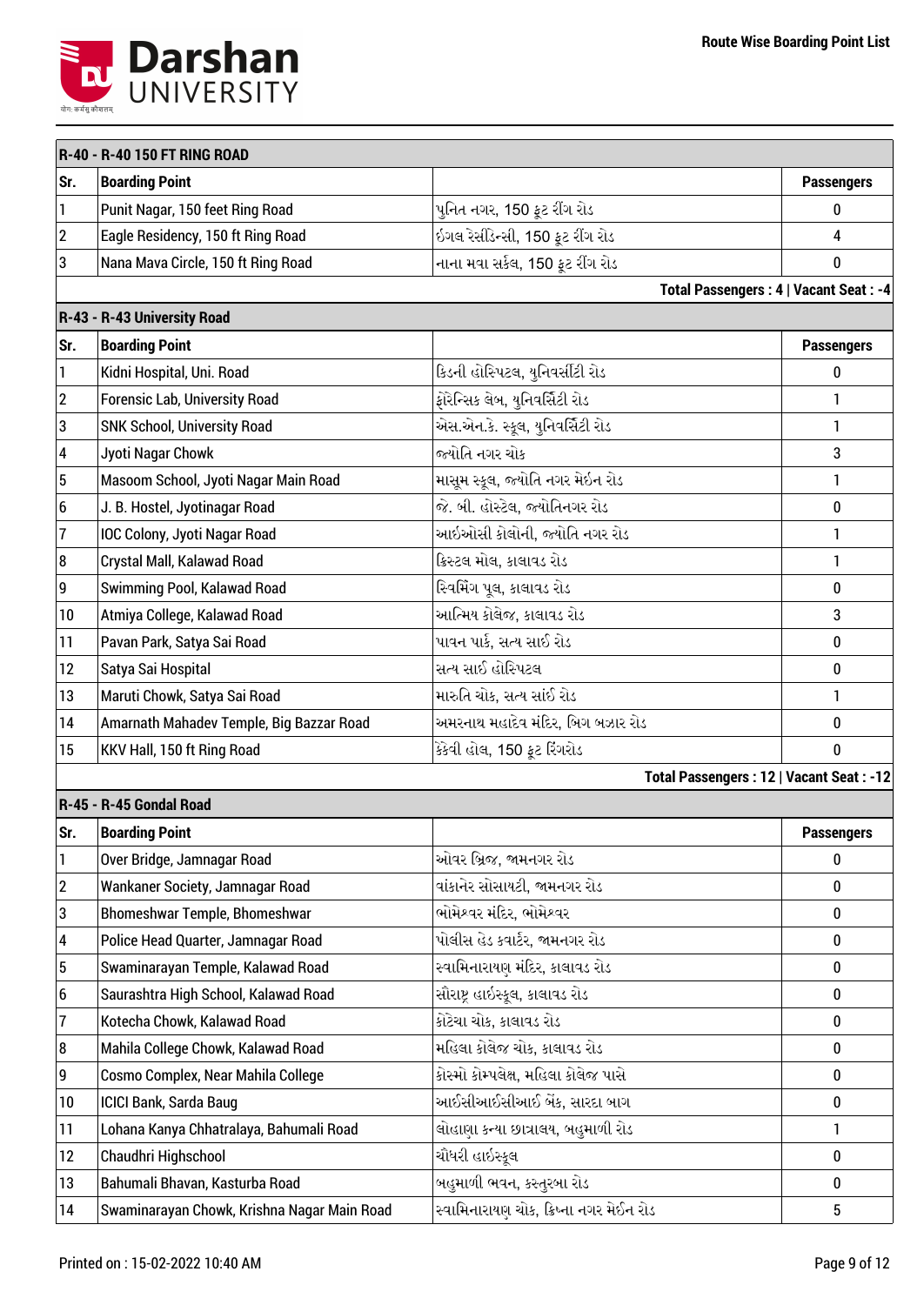

|                  | R-45 - R-45 Gondal Road                   |                                      |                                         |
|------------------|-------------------------------------------|--------------------------------------|-----------------------------------------|
| Sr.              | <b>Boarding Point</b>                     |                                      | <b>Passengers</b>                       |
| 15               | Khadi Kraft (Samanvay), Mavdi Road        | ખાદી ક્રાફ્ટ (સમનવય), મવડી રોડ       | 2                                       |
| 16               | Dholakiya School, Krishna Nagar Main Road | ધોળકીયા સ્કૂલ, ક્રિષ્ના નગર મેઈન રોડ | $\bf{0}$                                |
| 17               | Gayatri Dairy, Krishna Nagar Main Road    | ગાયત્રી ડેરી, ક્રિષ્ના નગર મેઈન રોડ  | $\bf{0}$                                |
| 18               | Guruprashad Chowk, Gondal Road            | ગુરુપ્રસાદ ચોક, ગોંડલ રોડ            | 4                                       |
| 19               | <b>Anand Banglow Chowk</b>                | આનંદ બંગલૉ ચોક                       | $\bf{0}$                                |
| 20               | Bapa Sitaram Chowk, Mavdi Main Road       | બાપા સીતારામ ચોક, મવડી મેઇન રોડ      | 5                                       |
| 21               | Kishanpara                                | કિશાનપરા                             | 3                                       |
| 22               | Jilla Panchayat Chowk                     | જીલ્લા પંચાયત ચોક                    | 0                                       |
|                  |                                           |                                      | Total Passengers: 20   Vacant Seat: -20 |
|                  | R-46 - R-46 Kothariya Road                |                                      |                                         |
| Sr.              | <b>Boarding Point</b>                     |                                      | <b>Passengers</b>                       |
| $\mathbf{1}$     | Hudko Police Station, Kothariya Road      | હુડકો પોલીસ સ્ટેશન, કોઠારીયા રોડ     | 1                                       |
| $ 2\rangle$      | Govind Nagar, Kothariya Road              | ગોવિંદ નગર, કોઠારીયા રોડ             | $\overline{2}$                          |
| 3                | Gujarat Housing Board, Kothariya Road     | ગુજરાત હાઉસિંગ બોર્ડ, કોઠારીયા રોડ   | $\overline{2}$                          |
| 4                | Ranuja Mandir, Kothariya Road             | રણુજા મંદિર, કોઠારીયા રોડ            | $\overline{2}$                          |
| $\sqrt{5}$       | Kothariya                                 | કોઠારિયા                             | 1                                       |
| $\boldsymbol{6}$ | Kothariya Chokdi, Kothariya Road          | કોઠારીયા ચોકડી, કોઠારીયા રોડ         | $\overline{2}$                          |
| 7                | Kothariya Chowkdi                         | કોઠારીયા ચોકડી                       | 1                                       |
| 8                | Kothariya Petrol Pump                     | કોઠારીયા પેટ્રોલ પંપ                 | 1                                       |
| 9                | Swati Society, Kothariya Road             | સ્વાતિ સોસાયટી, કોઠારીયા રોડ         | $\overline{2}$                          |
|                  |                                           |                                      | Total Passengers: 14   Vacant Seat: -14 |
| R-48 - R-48      |                                           |                                      |                                         |
| Sr.              | <b>Boarding Point</b>                     |                                      | <b>Passengers</b>                       |
| 1                | Narmada Park, Amin Marg                   | નર્મદા પાર્ક, અમીન માર્ગ             | 0                                       |
| $\overline{2}$   | Patel Bhel, Amin Marg                     | પટેલ ભેળ, અમીન માર્ગ                 | 0                                       |
| 3                | Bhut Khana Chowk, Dhebar Road             | ભૂત ખાના ચોક, ઢેબર રોડ               | $\bf{0}$                                |
| 4                | S.T. Bus Stop, Dhebar Road, Rajkot        | એસ.ટી. બસ સ્ટોપ, ઢેબર રોડ, રાજકોટ    | $\bf{0}$                                |
| $\sqrt{5}$       | <b>Malaviya Chowk</b>                     | માલવીયા ચોક                          | 0                                       |
| $\boldsymbol{6}$ | <b>Trikon Baug</b>                        | ત્રિકોણ બાગ                          | $\bf{0}$                                |
| $\overline{7}$   | Gundavadi Police Chowki, Kenal Road       | ગૃંદાવાડી પોલીસ ચોકી, કેનાલ રોડ      | 4                                       |
| 8                | Ami Dhara Appt. Kenal Road                | અમીધારા એપાર્ટમેન્ટ કેનાલ રોડ        | $\bf{0}$                                |
| 9                | Kapad Mill, Kenal Road                    | કાપડ મિલ, કેનાલ રોડ                  | $\overline{2}$                          |
| 10               | Kevdavadi, Kenal Road, Rajkot             | કેવડાવાડી, કેનાલ રોડ, રાજકોટ         | 0                                       |
| 11               | Jilla Garden, Kenal Road                  | જીલ્લા ગાર્ડન, કેનાલ રોડ             | 1                                       |
| 12               | Ranchhoddas Ashram, Kuvadva Road          | રણછોડદાસ આશ્રમ, કુવાડવા રોડ          | 1                                       |
| 13               | D-mart                                    | ડી-માર્ટ                             | 3                                       |
| 14               | Marwadi Building, Nana Mava Road          | મારવાડી બિલ્ડીંગ, નાના મવા રોડ       | 1                                       |
| 15               | Amrut Kanya Chhatralaya, Panchawati Road  | અમૃત કન્યા છાત્રાલય, પંચવટી રોડ      | 0                                       |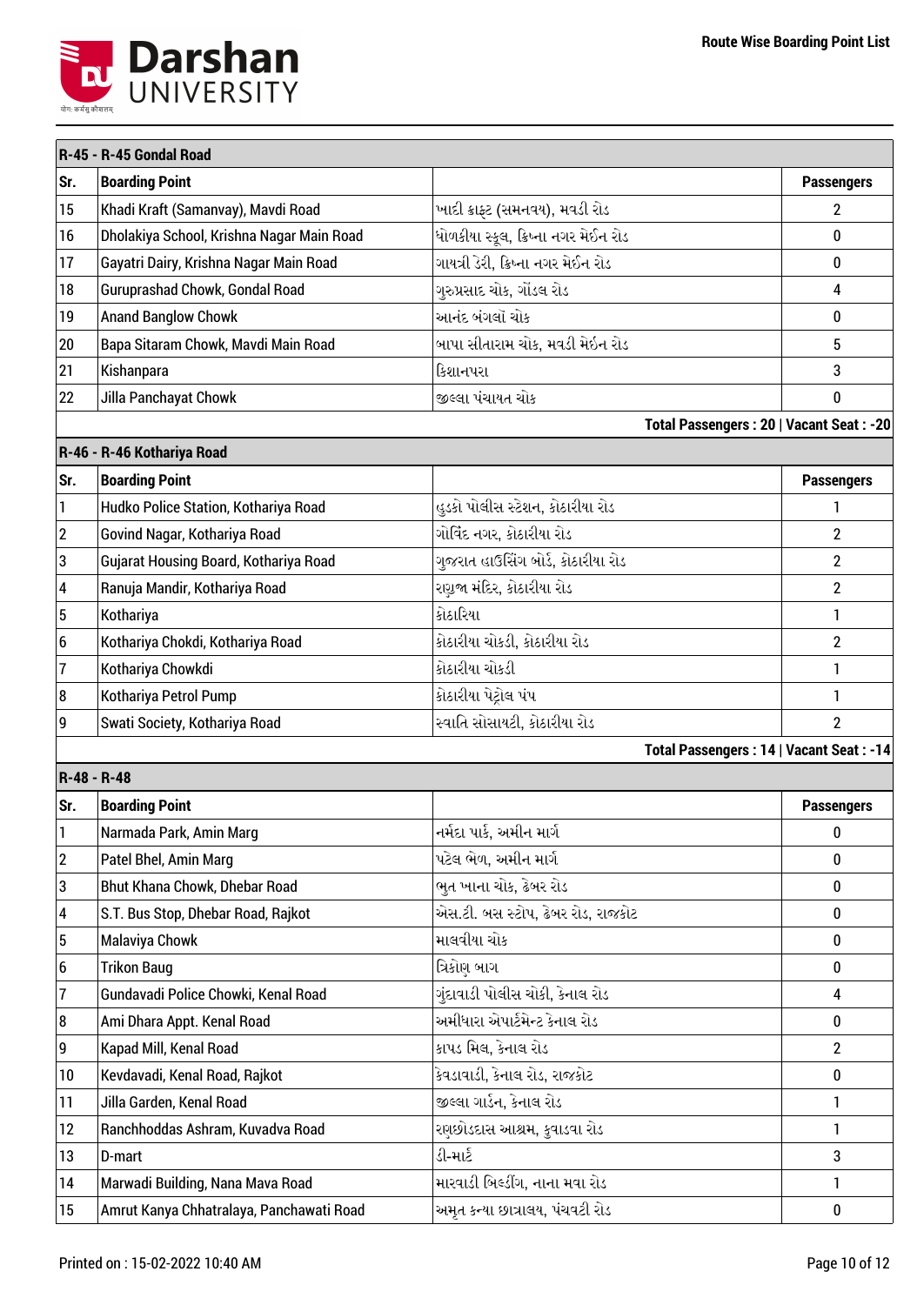

|                | R-48 - R-48                             |                                     |                                         |
|----------------|-----------------------------------------|-------------------------------------|-----------------------------------------|
| Sr.            | <b>Boarding Point</b>                   |                                     | <b>Passengers</b>                       |
| 16             | Atithi Appt. Chowk, Panchawati Road     | અતિથી એપાર્ટમેન્ટ ચોક, પંચવટી રોડ   | 0                                       |
| 17             | Panchavati Hall, Panchavati Road        | પંચવટી હોલ, પંચવટી રોડ              | 0                                       |
| 18             | Patel Vadi, Pedak Road                  | પટેલ વાડી, પેડક રોડ                 | $\mathbf{1}$                            |
| 19             | Jawahar School, Pedak Road              | જવાહર સ્કૂલ, પેડક રોડ               | 0                                       |
| 20             | Balak Hanuman, Pedak Road               | બાલક હનુમાન, પેડક રોડ               | 1                                       |
| 21             | Champaknagar, Pedak Road                | ચંપકનગર, પેડક રોડ                   | 0                                       |
| 22             | <b>Ramnathpara Police Station</b>       | રામનાથપરા પોલીસ સ્ટેશન              | 0                                       |
| 23             | Virani Chowk, Tagore Road               | વિરાણી ચોક, ટાગોર રોડ               | $\overline{2}$                          |
| 24             | Ramkrishna Ashram, Dr. Yagnik Road      | રામકૃષ્ણ આશ્રમ, ડો. યાજ્ઞિક રોડ     | 0                                       |
|                |                                         |                                     | Total Passengers: 16   Vacant Seat: -16 |
|                | R-49 - R-49 Gondal Road                 |                                     |                                         |
| Sr.            | <b>Boarding Point</b>                   |                                     | <b>Passengers</b>                       |
| $\mathbf{1}$   | Swaminarayan Gurukul, Dhebar Road       | સ્વામિનારાયણ ગુરૂકૂળ, ઢેબર રોડ      | 0                                       |
| $\overline{2}$ | Andh Mahila, Dhebar Road                | અંધ મહિલા, ઢેબર રોડ                 | $\overline{2}$                          |
| 3              | <b>Corporation Chowk, Dhebar Road</b>   | કોર્પોરેશન ચોક,ઢેબર રોડ             | 0                                       |
| 4              | RNSB, Bhaktinagar Circle                | આર.એન.એસ.બી., ભક્તિનગર સર્કલ        | 0                                       |
| 5              | Railway Crossing, Dhebar Road           | રેલ્વે ક્રોસિંગ, ઢેબર રોડ           | 0                                       |
| 6              | Arya Samaj, Dhebar Road                 | આર્ય સમાજ, ઢેબર રોડ                 | 0                                       |
| $\overline{1}$ | S.B.I. Chowk, Dhebar Road               | એસ.બી.આઇ. ચોક, ઢેબર રોડ             | 0                                       |
| 8              | Limada Chowk, Dr. Rajendra Prasad Road  | લીમડા ચોક, ડો. રાજેન્દ્ર પ્રસાદ રોડ | 0                                       |
| 9              | Sagar Hall, Gondal Road                 | સાગર હોલ, ગોંડલ રોડ                 | 4                                       |
| 10             | P.D.M. College, Gondal Road             | પી.ડી.એમ. કોલેજ, ગોંડલ રોડ          | 1                                       |
| 11             | Doshi Hospital, Gondal Road             | દોશી હોસ્પિટલ, ગોંડલ રોડ            | $\overline{2}$                          |
| 12             | Satya Vijay Ice Cream, Gondal Road      | સત્ય વિજય આઇસક્રીમ, ગોંડલ રોડ       | 0                                       |
| 13             | Jakat Naka, Gondal Road                 | જકાત નાકા, ગોંડલ રોડ                | 4                                       |
| 14             | Bombay Hotel, Gondal Road               | બોમ્બે હોટલ, ગોંડલ રોડ              | 1                                       |
| 15             | Rajshree Bajaj Showroom, Gondal Road    | રાજશ્રી બજાજ શોરૂમ, ગોંડલ રોડ       | 0                                       |
| 16             | Makkam Chowk, Gondal Road               | મક્કમ ચોક, ગોંડલ રોડ                | 0                                       |
| 17             | <b>Collector Office, Jam Tower Road</b> | કલેક્ટર કચેરી, જામ ટાવર રોડ         | 0                                       |
| 18             | Jam Tower, Jamnagar Road                | જામ ટાવર, જામનગર રોડ                | 3                                       |
| 19             | Bajarang Vadi, Jamnagar Road            | બજરંગ વાડી, જામનગર રોડ              | $\overline{2}$                          |
| 20             | Ruda Building, Jamnagar Road            | રૂડા બિલ્ડિંગ, જામનગર રોડ           | 0                                       |
| 21             | Radio Colony, Jamnagar Road             | રેડિયો કોલોની, જામનગર રોડ           | 0                                       |
| 22             | Vora Society, Jamnagar Road             | વોરા સોસાયટી, જામનગર રોડ            | 0                                       |
| 23             | <b>Civil Hospital Chowk</b>             | સિવિલ હોસ્પિટલ ચોક                  | 1                                       |
| 24             | Jubilee Garden, Jawahar Road            | જ્યુબિલી ગાર્ડન, જવાહર રોડ          | 0                                       |
| 25             | <b>Astron Chowk</b>                     | એસ્ટ્રોન ચોક                        | 1                                       |
| 26             | Jankalyan Society, Tagore Road          | જનકલ્યાણ સોસાયટી, ટાગોર રોડ         | 0                                       |
| 27             | Hemugadhavi Hall, Tagore Road           | હેમુગઢવી હોલ, ટાગોર રોડ             | 1                                       |

Printed on : 15-02-2022 10:40 AM Page 11 of 12